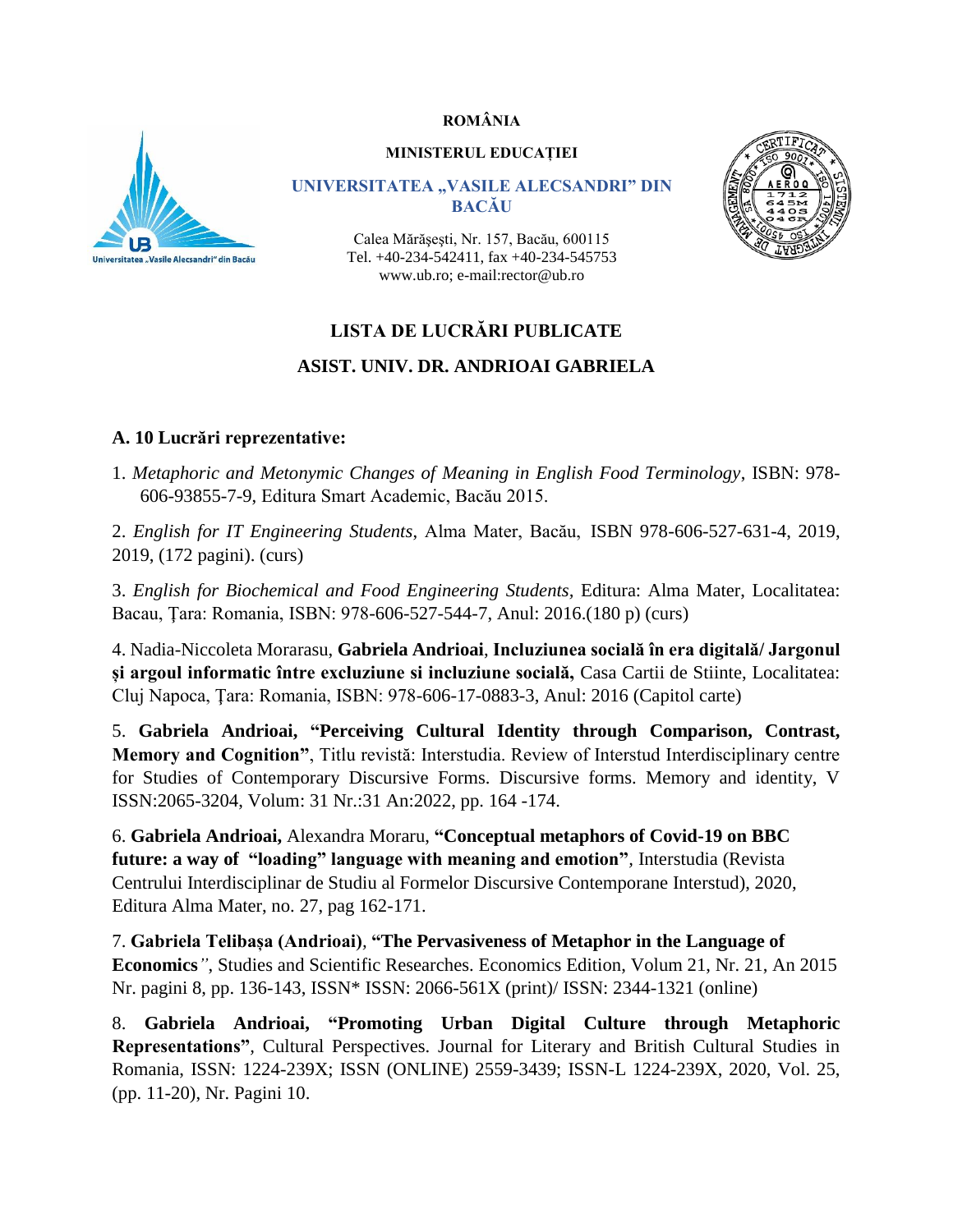9. **Morăraşu Nadia Nicoleta şi Gabriela Andrioai, "A Cognitive-linguistic approach to plant metaphors and similes"**, *Scientific Studies and Researches. Biology. Vegetal series,* Nr. 20/1 2011, Editura Alma Mater, Bacău, pp.132-137, ISSN 1224-919 X Tip revistă: B+ indexată în bazele de date **Thomson Reuters**, în **Master Journal List**: <http://www.thomsonscientific.com/cgi-bin/jrnlst/jloptions.cgi?PC=master> si Index Copernicus [\(http://journals.indexcopernicus.com/karta.php\)](http://journals.indexcopernicus.com/karta.php)

**10. Andrioai Gabriela**, Moraru Alexandra, **"Cultural Branding Models in English-Romanian Proverbs – A Conceptual Metaphoric Analysis",** Cultural Perspectives. Journal for Literary and British Cultural Studies in Romania, ISSN: 1224-239X; ISSN (ONLINE) 2559-3439; ISSN-L 1224-239X, 2019, Vol. 24, (pp.17- 30) (Indexat CEEOL, BHI Index Copernicus, WorldCat, KVK, COPAK, Scipio, Fabula, EBSCO)

# **B. Teza**

*Metaphoric and Metonymic Changes of Meaning in the English Terminology of the Food Domain* – susținută în ședința publică la data de 15.07.2010 – Universitatea "Al.I.Cuza", Iași.

# **C. Brevete de invenție și alte titluri de proprietate industrială** –

# **D. Cărți și capitole în cărți:**

*-Metaphoric and Metonymic Changes of Meaning in English Food Terminology*, ISBN: 978-606- 93855-7-9, Editura Smart Academic, Bacău 2015.

-Nadia-Niccoleta Morarasu, **Gabriela Andrioai**, **Incluziunea socială în era digitală/ Jargonul și argoul informatic între excluziune si incluziune socială,** Casa Cartii de Stiinte, Localitatea: Cluj Napoca, Ţara: Romania, ISBN: 978-606-17-0883-3, Anul: 2016 (Capitol carte)

**E. Articole/studii în extenso, publicate în reviste din fluxul ştiinţific internaţional principal:**

**-Gabriela Andrioai -"Expressive vs. Scientific Discourse in Charles Dickens's Dombey and Son"**, *Cultural Perspectives. Journal for British and American Literary Studies*, no.7, noiembrie 2002, ISSN 1224-239X, pp. 19-25

**-Gabriela Andrioai -***"***An Interdisciplinary Approach to the Political Discourse"**, *Studii şi Cercetări Ştiinţifice"*, Nr. 11/ 2007, Bacău, ISSN 1224-9866, pp.192-199.

**-Gabriela Andrioai "A Cognitive Approach to Metonymies Based on Food˝,** *Interstudia. Semestrial Review of the Interdisciplinary Centre for Studies of Contemporary Discursive Forms.*  Volum *Language, Discourse, Society*, Ed. "Alma Mater", Nr. 3/2009, Bacău, ISSN 2065-3204, pp. 109-118. Revistă indexată în C.E.E.O.L

**-Gabriela Andrioai "Food Idioms in Relation to Metaphor"**, *Interstudia. Revista Centrului interdisciplinar de studiu al formelor discursive contemporane*, vol. *Cultural Spaces and Identities*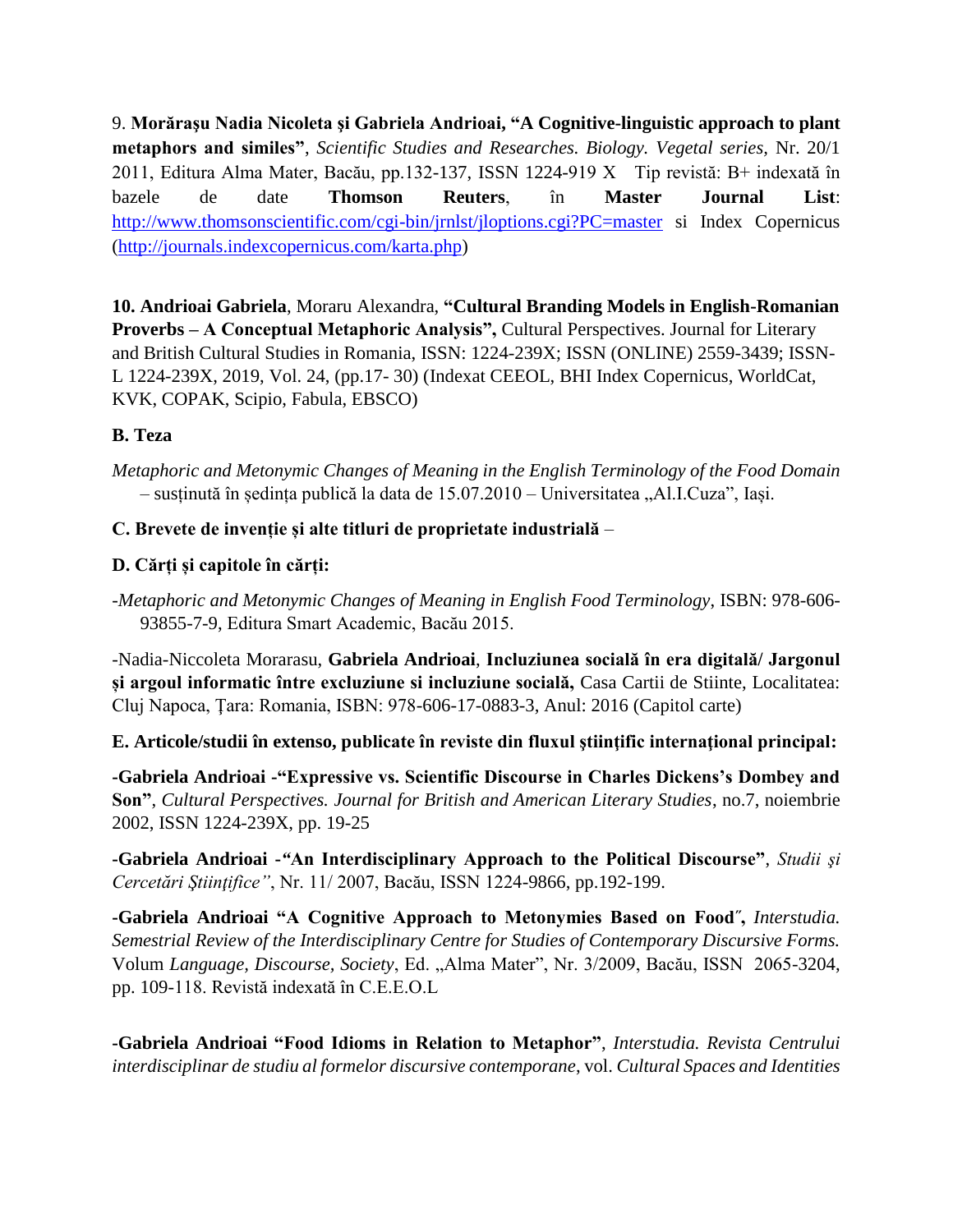*in (Inter)action* Ed. "Alma Mater", Nr. 6/2009, Bacău, ISSN 2065-3204, pp. 183-191. Revistă indexată în C.E.E.O.L (articol)

**-Gabriela Andrioai "Classifying Food Metaphors According to Transfers of Meaning",** Interstudia. Revista Centrului interdisciplinar de studiu al formelor discursive contemporane ISSN 2065-3204, Revistă indexată în Fabula, C.E.E.O.L. și Index Copernicus, Ed. "Alma Mater", Bacău, vol. *Cultural diversity through language and communication* nr. 9/2011, pp. 87-98.

**-Morăraşu Nadia Nicoleta şi Gabriela Andrioai, "A Cognitive-linguistic approach to plant metaphors and similes"**, *Scientific Studies and Researches. Biology. Vegetal series,* Nr. 20/1 2011, Editura Alma Mater, Bacău, pp.132-137, ISSN 1224-919 X Tip revistă: B+ indexată în bazele de date **Thomson Reuters**, în **Master Journal List**: <http://www.thomsonscientific.com/cgi-bin/jrnlst/jloptions.cgi?PC=master> si Index Copernicus [\(http://journals.indexcopernicus.com/karta.php\)](http://journals.indexcopernicus.com/karta.php)

**-Morăraşu Nadia Nicoleta şi Gabriela Andrioai**, **"Conceptual models for animal similes and metaphors"**, *Scientific Studies and Researches. Biology. Animal series,* Nr. 20/2 2011, Editura Alma Mater, Bacău, pp.170-176, ISSN 1224-919 X Tip revistă: B+ indexată în bazele de date **Thomson Reuters**, în **Master Journal List**: [\(http://www.thomsonscientific.com/cgi](http://www.thomsonscientific.com/cgi-bin/jrnlst/jloptions.cgi?PC=master)[bin/jrnlst/jloptions.cgi?PC=master](http://www.thomsonscientific.com/cgi-bin/jrnlst/jloptions.cgi?PC=master) si Index Copernicus [\(http://journals.indexcopernicus.com/karta.php\)](http://journals.indexcopernicus.com/karta.php)

-Gabriela Andrioai **"Metaphorical Concepts beyond Everyday Language"**, Interstudia. Revista Centrului interdisciplinar de studiu al formelor discursive contemporane ISSN 2065-3204, Revistă indexată în Fabula, C.E.E.O.L. și Index Copernicus, Ed. "Alma Mater", Bacău, vol. Cultural Spaces. Identity Within/Beyond Borders nr. 11(2) /2012, pp. 132-141.

-Dumitru-Cristinel Nadabaica, Luminita Bibire, **Gabriela Andrioai (Telibașa), Study of the Advantages of Predictive Maintenance in the Monitoring of Rolling Bearings**, Environmental Engineering and Management Journal, ISSN 2233-2238, <http://omicron.ch.tuiasi.ro/EEMJ/> Decembrie 2012, Vol. 11, No. 12, 2233-2238

-Mirela Paniante –Lehaduș, Valentin Nedeff, Emilian Moșneguțu, Tomozei Claudia, **Gabriela Telibașa (Andrioai),** Oana Irimia, **On the exposure to risks that may appear in the educational activity-case study: Faculty of Engineering, Vasile Alecsandri University of Bacău, Romania,**  Second International Natural and Anthropic Risks, ICNAR 2014, module Educational and social risk, ISSN:2360-4018, 4-7 June 2014, Bacău, România.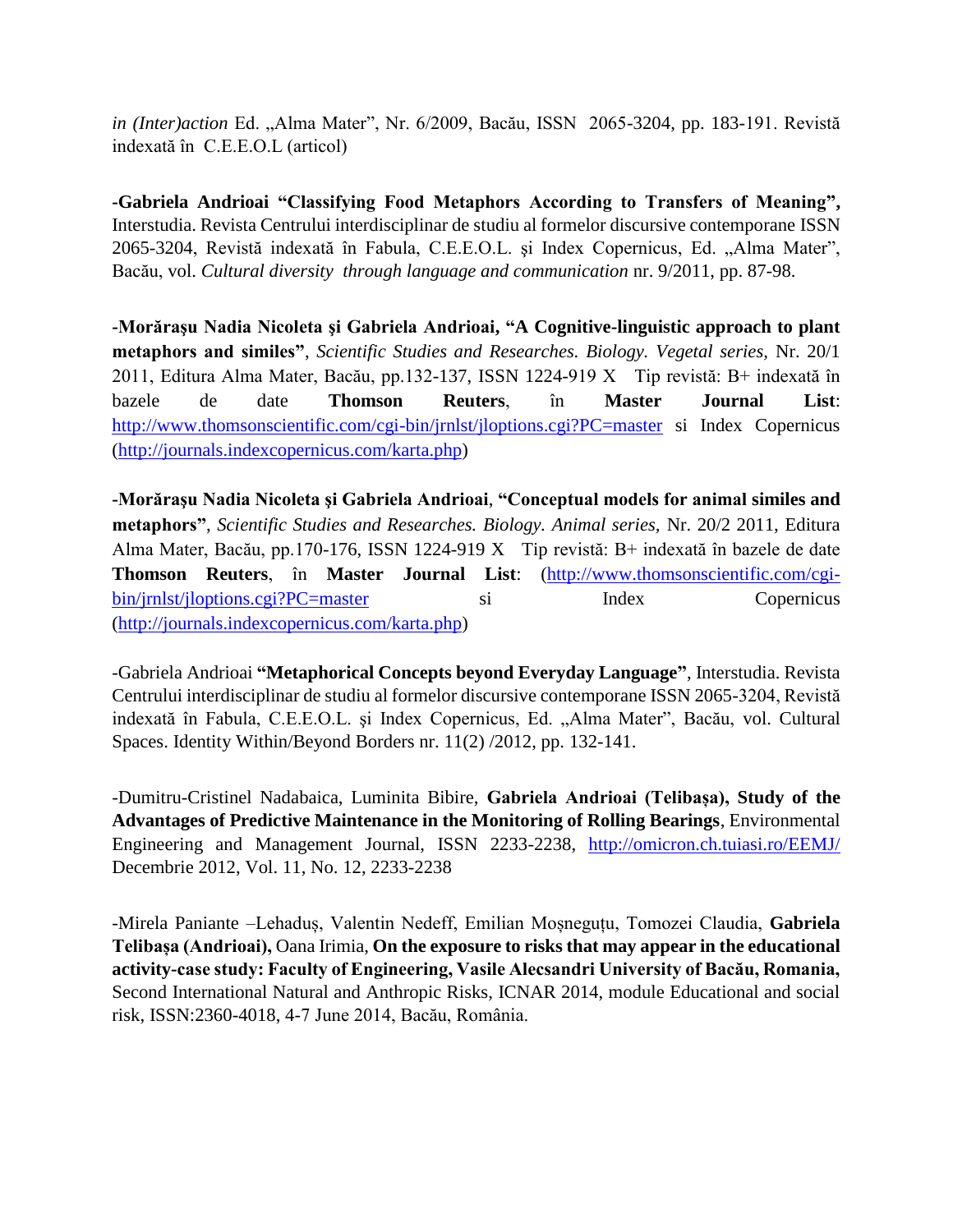**-Gabriela Telibașa***,* **"The Pervasiveness of Metaphor in the Language of Economics***"*, Studies and Scientific Researches. Economics Edition, Volum 21, Nr. 21, An 2015 Nr. pagini 8, pp. 136- 143, ISSN\* ISSN: 2066-561X (print)/ ISSN: 2344-1321 (online)

**-Gabriela Telibasa (Andrioai), "Image and Representation. The Language of Food Advertisements"**, Interstudia. Image, Imaginary, Representation, Volume 18, No. 18/2015, pp. 127-135, ISSN: 2065-3204

Nadia-Nicoleta Morarasu, **Gabriela Andrioai Telibasa, "Managing Risks in Interpreting and Translating Technical Idioms",** Studii si Cercetari Stiintifice - Seria Filologie, Volum: 35, Nr.: 35, An: 2016, Pagină început: 49 Pagină sfârşit: 56, ISSN: 1224-841X.

**-Andrioai Gabriela,** Mihaela Hriban, **"Exploiting the Phraseological heritage in Teaching Romanian to Foreign Students "***,* Cultural Perspectives. Journal for Literary and British Studies in Romaina, Volum 22, An 2017, pp.7-23. ISSN: 1224-239X, ISSN (online): 2559-3439, ISSN-L: 1224-239X, Limba: engleză, Indexat în bazele de date (maxim 5): CEEOL, BHI, Index Copernicus, WorldCat, KVK, COPAC, Scipio, Fabula, EBSCO.

**Andrioai Gabriela ,** Mihaela Hriban, **"The Lexical and Symbolical Meanings of Dream",**  Interstudia, Vol 21, 2017, (p.91-97) (Indexat in CEEOL, Index Copernicus, Fabula, SCIPIO, KVK)

**Andrioai Gabriela, "Cultural identities Mirrored through English Idioms and Proverbs"***,*  Cultural Perspectives. Journal for Literaryand British Cultural Studies in Romania, ISSN1224- 239X; ISSN (ONLINE) 2559-3439; ISSN-L 1224-239X, Vol. 23, 2018, pp. 7-17. (Indexat in 8 baze de date)

**Andrioai Gabriela**, **"Teacher-Student Interaction In Language Acquisition"**, Interstudia (Revista Centrului Interdisciplinar de Studiu al Formelor Discursive Contemporane Interstud), 2018, Editura Alma Mater, no. 23, pag 225-230./76-83

**Andrioai Gabriela**, Moraru Alexandra, **"Cultural Branding Models in English-Romanian Proverbs – A Conceptual Metaphoric Analysis",** Cultural Perspectives. Journal for Literary and British Cultural Studies in Romania, ISSN: 1224-239X; ISSN (ONLINE) 2559-3439; ISSN-L 1224-239X, 2019, Vol. 24, (pp.17- 30) (Indexat CEEOL, BHI Index Copernicus, WorldCat, KVK, COPAK, Scipio, Fabula, EBSCO)

**Gabriela Andrioai,** Alexandra Moraru, **"Conceptual metaphors of Covid-19 on BBC future: a way of "loading" language with meaning and emotion"***,* Interstudia (Revista Centrului Interdisciplinar de Studiu al Formelor Discursive Contemporane Interstud), 2020, Editura Alma Mater, no. 27, pag 162-171.

**Gabriela Andrioai, "Promoting Urban Digital Culture through Metaphoric Representations"***,* Cultural Perspectives. Journal for Literary and British Cultural Studies in Romania, ISSN: 1224-239X; ISSN (ONLINE) 2559-3439; ISSN-L 1224-239X, 2020, Vol. 25, (pp. 11-20), Nr. Pagini 10.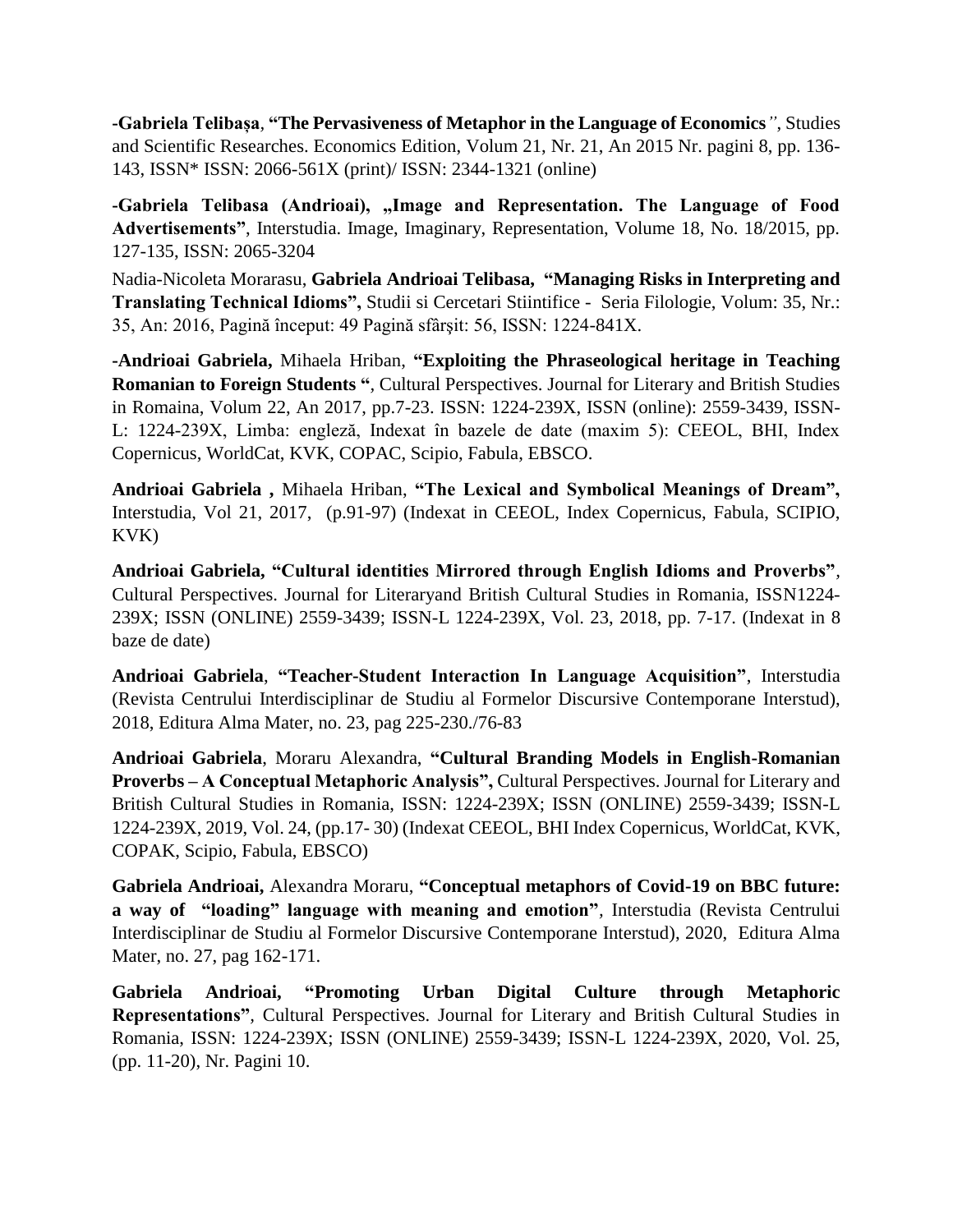**Gabriela Andrioai, "Perceiving Cultural Identity through Comparison, Contrast, Memory and Cognition"**, Titlu revistă: Interstudia. Review of Interstud Interdisciplinary centre for Studies of Contemporary Discursive Forms. Discursive forms. Memory and identity, V ISSN:2065-3204, Volum: 31 Nr.:31 An:2022, pp. 164 -174.

-Mirela Panainte, Marius Stănilă, Emilian Moşneguţu, Oana Irimia, Doina Capșa, Florin Nedeff, Claudia Tomozei, Ion Joița, **Gabriela Telibașa** , **Monitoring Emissions from Large Combustion Plants** , Environmental Engineering and Management Journal, July 2014, Vol.13, No. 7, 1657-1663 <http://omicron.ch.tuiasi.ro/EEMJ/> (ISI)

-Mirela Panainte-Lehadus, Florin Nedeff, Alina Petrovici, **Gabriela Telibasa**, Daniel-Catalin Felegeanu, Carol Schnakovszky, **Assessing the Health and Safety Risks in the Education Sector**, Environmental Engineering and Management Journal, Volum: 15, Nr: 3, An: 2016, Pp. 563-572, 10 p., ISSN: Print ISSN 1582-9596, eISSN 1843-3707 (ISI)

-Claudia Tomozei, Valentin Nedeff, Mirela Panainte, **Gabriela Telibasa (Andrioai)**, **Experimenting Rigid and Elastic Clamping Methods of Acoustic Screens,** Environmental Engineering and Management Journal, December 2018, Vol. 17, No. 12, 2881-2888, [http://www.eemj.icpm.tuiasi.ro/;](http://www.eemj.icpm.tuiasi.ro/) [http://www.eemj.eu.](http://www.eemj.eu/) (ISI)

-Mirela Panainte Lehadus, Valentin Nedeff, Narcis Barsan, Andrei Victor Sandu, Emilian Mosnegutu, Claudia Tomozei, Oana Irimia, **Gabriela Andrioai**, Ion Sandu, "**[Monitoring The](http://www.revistadechimie.ro/article_eng.asp?ID=7446)  [Particulate Matter \(Pm10\) Emissions From Bacau City Termo-Energetic Industry"](http://www.revistadechimie.ro/article_eng.asp?ID=7446),** Revista de Chimie (Bucharest), August 2019, Vol. 8, 2869-2872. [http://www.revistadechimie.ro/arhiva.asp,](http://www.revistadechimie.ro/arhiva.asp) (ISI)

# **F. Publicaţii in extenso, apărute în lucrări ale principalelor conferinţe internaţionale de specialitate**

**-Gabriela Andrioai "A Semiotic Approach to Texts Belonging to Scientific Discourse",**  *Proceedings of the 1st ROASS Conference, Semiotics beyond Limits*, Ed. Alma Mater, Bacău, 2006, ISBN 1842-6409, pp. 352-357.

-Gabriela Andrioai *"***An Interdisciplinary Approach to the Political Discourse"**, *Studii şi Cercetări Ştiinţifice"*, Nr. 11/ 2007, Bacău, ISSN 1224-9866, pp.192-199.

**-Gabriela Andrioai "An Interdisciplinary Approach to Metaphor and Metonymy (in the**  Food Domain)", Proceedings of the International Conference: "Individual and Specific Signs. Paradigms of Identity In Managing Social Representations, Ed. Alma Mater, Bacau, 2007, ISBN 978-973-1833-62-0, pp. 670-675.

**-Gabriela Andrioai "Conceptual Metaphors Based on Food Idioms"**, Transmodernity. Managing Global Communication - *Proceedings of the 2nd Roass Conference*, 3/2009, ISSN: 1842-6409, pp. 505 – 517. Revistă indexată în C.E.E.O.L (articol)

**G. Alte lucrări și contribuții științifice sau, după caz, din domeniul creației artistice:**